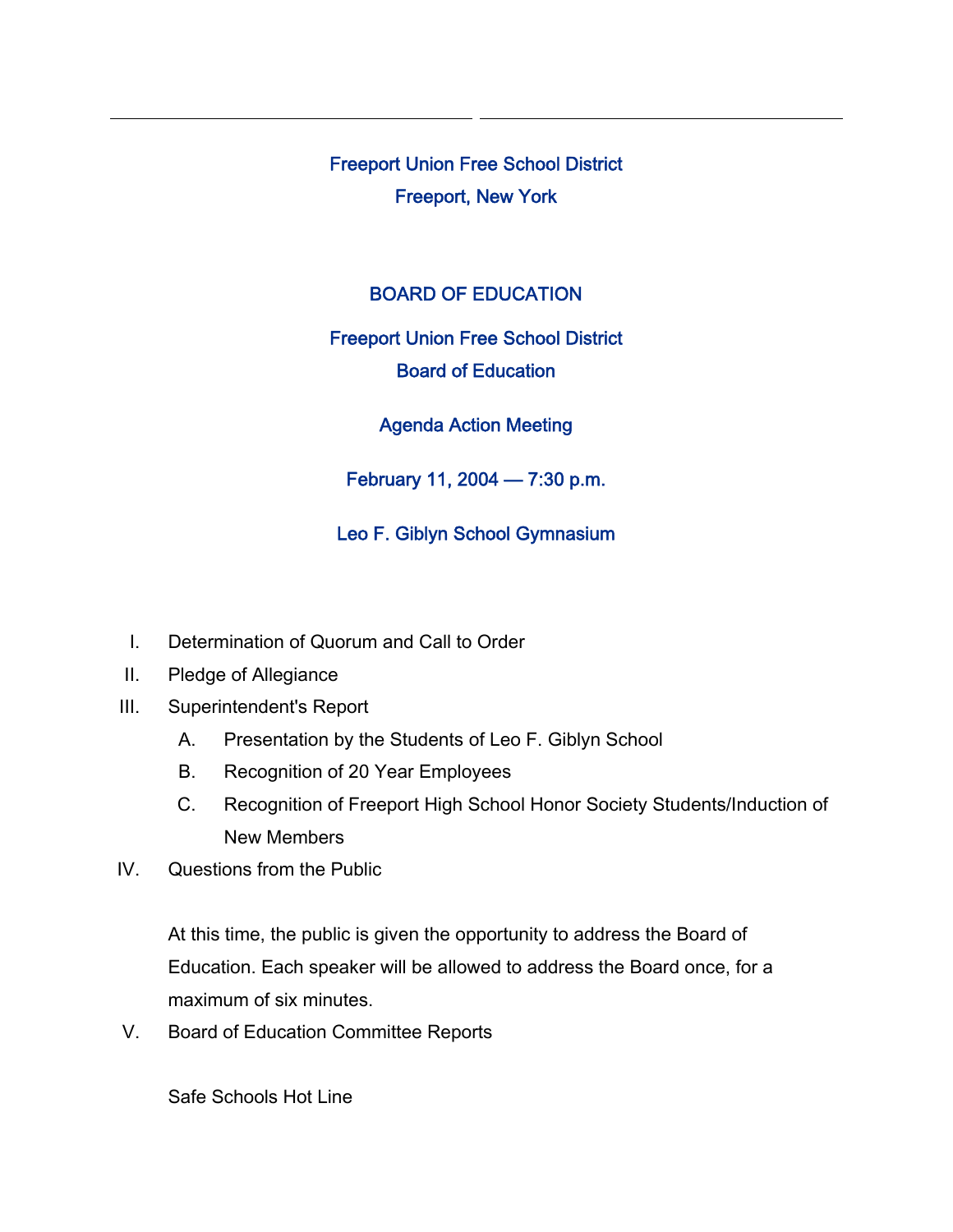VI. Items for Action

Consent Agenda

#### Consent Agenda Items:

BE IT RESOLVED that the Board of Education of the Freeport Union Free School District hereby approves the following items: A; B (1, 2, 3, 4, 5); C (1); and, D (1).

A. Consent - Approve

Acceptance of the Minutes:

January 7, 2004 ; January 21, 2004 ; January 25, 2004

B. Consent - Approve

#### Personnel Action

- 1. Request for Leave of Absence
- 2. Change of Status
- 3. Resignation of Staff
- 4. Retirement of Staff
- 5. Appointment of Staff
- C. Consent Approve

#### Education

1. Acceptance of the Minutes from the Committees on Special Education and Preschool Special Education

December 17, 2003; January 16, 2004; January 21, 2004; January 22, 2004; January 23, 2004; January 29, 2004; February 4, 2004;